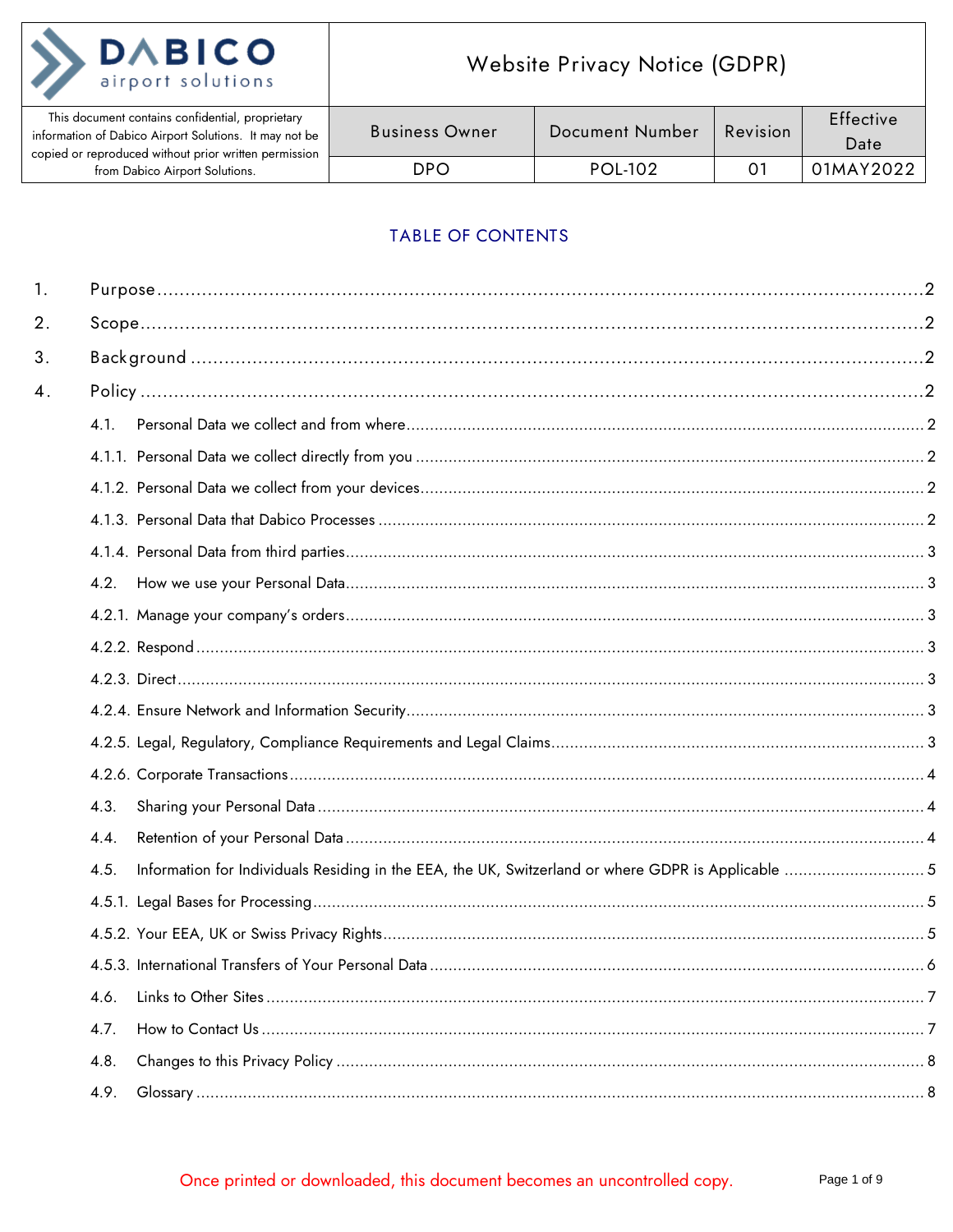| <b>DABICO</b><br>airport solutions             |
|------------------------------------------------|
| This document contains confidential, proprieta |

| This document contains confidential, proprietary<br>information of Dabico Airport Solutions. It may not be<br>copied or reproduced without prior written permission | <b>Business Owner</b> | Document Number | Revision | Effective<br>Date |
|---------------------------------------------------------------------------------------------------------------------------------------------------------------------|-----------------------|-----------------|----------|-------------------|
| from Dabico Airport Solutions.                                                                                                                                      | DPO                   | <b>POL-102</b>  |          | 01MAY2022         |

## <span id="page-1-0"></span>**1. Purpose**

At Dabico Airport Solutions your privacy is important to us, and we are committed to protecting your Personal Data in accordance with applicable data protection laws and this Privacy Policy ("Policy"). Dabico Airport Solutions is comprised of Dabico Airport Solutions, headquartered at Plot No: S10128, Jebel Ali Free Zone, Post Box: 61124, Dubai and all its EEA and UK subsidiaries and affiliates (also referred to below as "Dabico", "DAS", "Dabico Airport Solutions", "we", "us" and "our").

## <span id="page-1-1"></span>**2. Scope**

This Policy applies to those companies of the Dabico who have posted this Policy on their websites. All Dabico sites to which this Policy is applicable are collectively referred to as this "Site".

## <span id="page-1-2"></span>**3. Background**

This Policy outlines our data processing practices, where we Process Personal Data gathered from and about Site visitors, our customers, vendors and suppliers.

#### <span id="page-1-3"></span>**4. Policy**

If you reside in the EEA, the UK or Switzerland, or where EEA, UK or Swiss data protection laws apply, please see Section 4.5 for additional information.

#### <span id="page-1-5"></span><span id="page-1-4"></span>**4.1. Personal Data we collect and from where**

**4.1.1. Personal Data we collect directly from you**

We collect the following categories of Personal Data through the Site and in communications we receive from you:

- Personal Details, such as name, contact details including telephone number, e-mail address or mailing address;
- Business Information, such as company name, its market, your job title, role and department in the company, your company's order or serial/PO number; and
- Inquiries, requests and other communications with you, the products of interests you indicated, the type and category of subjects you raise with us, and our responses
- <span id="page-1-6"></span>**4.1.2. Personal Data we collect from your devices**

When you browse our Site, we may collect technical information about you and your device through technology such as "cookies". Such information includes for instance your IP address. For further details in this respect, please see our separate Cookie Policy available on the Site.

<span id="page-1-7"></span>**4.1.3. Personal Data that Dabico Processes**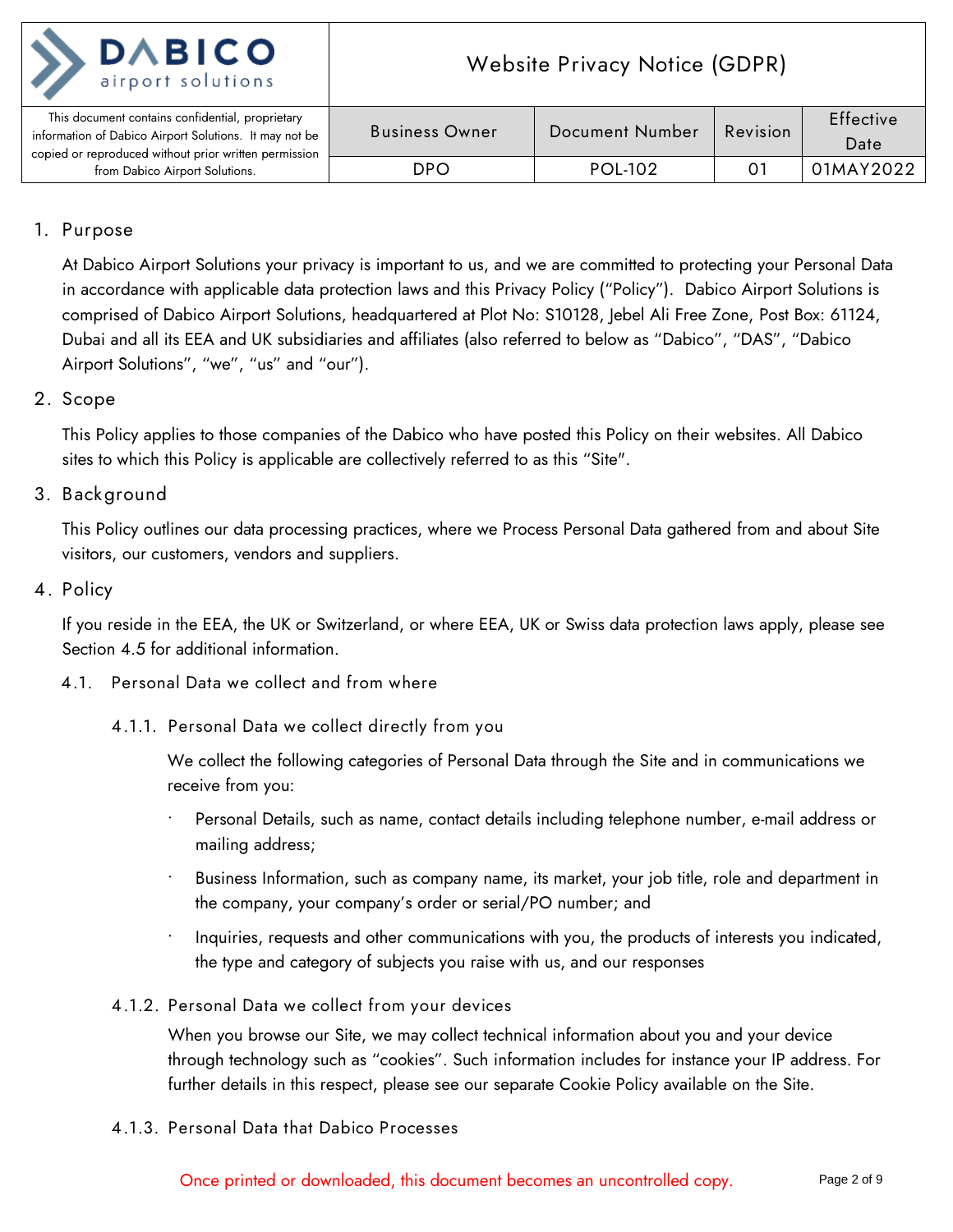

The Dabico companies collect Personal Data from other companies within the Dabico group of companies when you make inquiries regarding our products and services, but those inquiries are more appropriately handled by another company within the Dabico companies.

## <span id="page-2-0"></span>**4.1.4. Personal Data from third parties**

Finally, we receive the categories of Personal Data listed in Section 4.1.1. above from third parties who provide services to us, in particular search engine optimization services, hosting services, social media services, web mastering services, customer management platforms, as well as from our business partners and customers.

We may also combine the Personal Data that we collect directly from you with information that we receive from such third parties, including those that are acting on our behalf, for the purposes set out in Section 4.2.

#### <span id="page-2-1"></span>**4.2. How we use your Personal Data**

<span id="page-2-2"></span>We generally Process your Personal Data for the purposes of administering our Site, responding to your inquiries, fulfilling your requests or managing interactive customer programs, as well as for direct marketing. More specifically, we may Process your Personal Data to:

## **4.2.1. Manage your company's orders**

This includes Processing Personal Data to be able to manage order and provide the company you represent with our products and services.

#### <span id="page-2-3"></span>**4.2.2. Respond**

This includes Processing Personal Data to Process and respond to your inquiries, fulfil your requests, to respond to your communications, and manage interactive customer programs.

#### <span id="page-2-4"></span>**4.2.3. Direct**

This includes Processing Personal Data to contact you as the representative of the company with special offers and promotions and inform the company you represent about our new products and services.

#### <span id="page-2-5"></span>**4.2.4. Ensure Network and Information Security**

This includes Processing Personal Data to ensure network and information security, provide technical support for the Site, maintain internal records about relevant incidents and other security related information.2

#### <span id="page-2-6"></span>**4.2.5. Legal, Regulatory, Compliance Requirements and Legal Claims**

Once printed or downloaded, this document becomes an uncontrolled copy. Page 3 of 9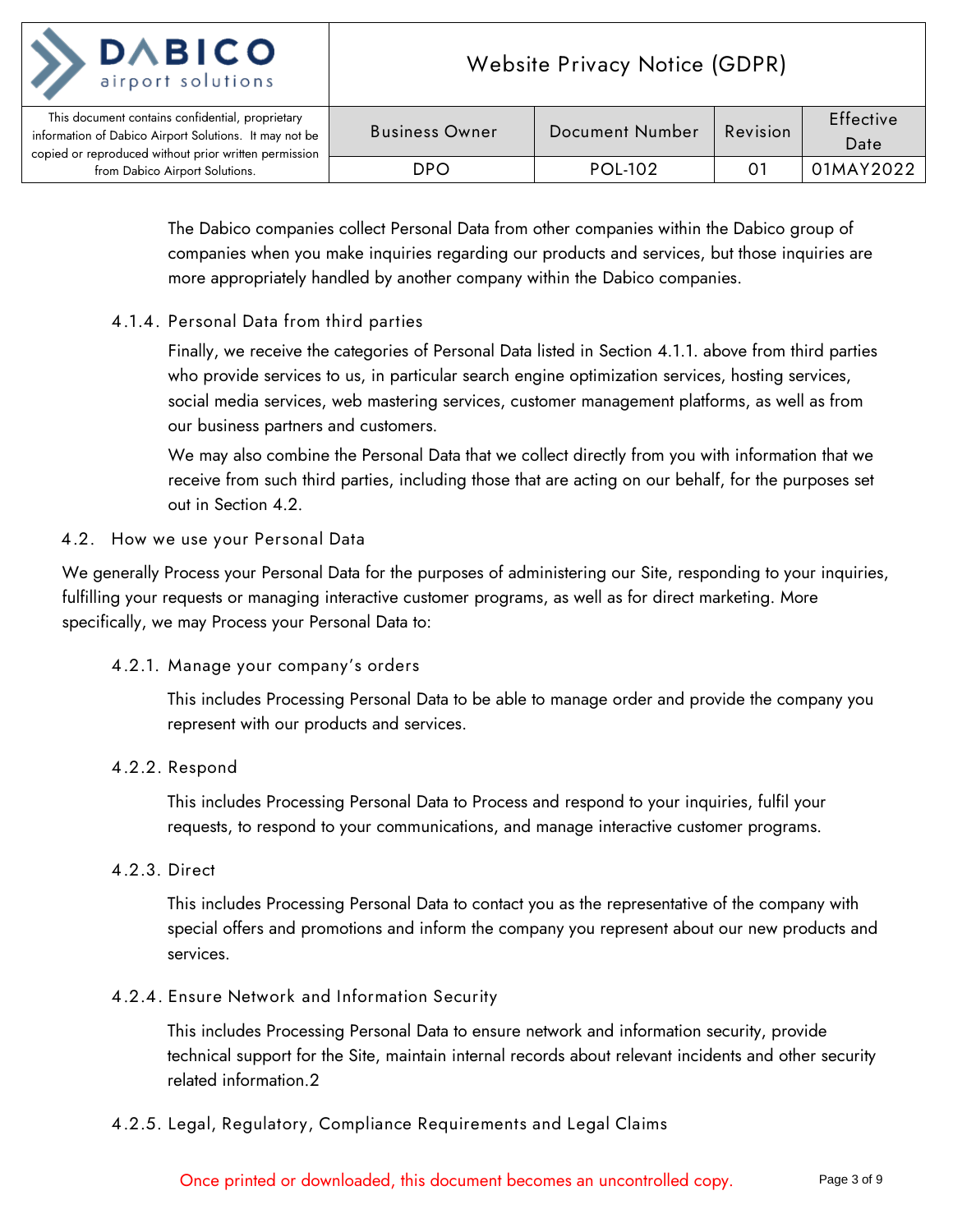

| This document contains confidential, proprietary<br>information of Dabico Airport Solutions. It may not be<br>copied or reproduced without prior written permission | <b>Business Owner</b> | Document Number | Revision | Effective<br>Date |
|---------------------------------------------------------------------------------------------------------------------------------------------------------------------|-----------------------|-----------------|----------|-------------------|
| from Dabico Airport Solutions.                                                                                                                                      | DPO                   | <b>POL-102</b>  |          | 01MAY2022         |

This includes Processing Personal Data to conform to legal requirements and industry standards, comply with legal process, detect and prevent fraud and misuse, establish, exercise and defend our legal rights or claims, and protect others.

## <span id="page-3-0"></span>**4.2.6. Corporate Transactions**

This includes Processing Personal Data to comply with requests of prospective or actual purchasers interested in a member of the Dabico Companies or its equity or assets, or in relation to a purchase of equity or assets by us.

## <span id="page-3-1"></span>**4.3. Sharing your Personal Data**

We share your Personal Data with the categories of recipients described below. In some cases, the entities below collect Personal Data directly from you on our behalf.

We share your Personal Data with our subsidiaries and affiliates, successors or assigns for all purposes listed in Section 4.2 above.

We share your Personal Data with third party service providers, such as providers of marketing services, customer management platforms, hosting services, IT providers and IT support), as necessary to fulfil the purposes listed in Section 4.2 above. When we share Personal Data with them, we ensure that providers are bound by law and/or by contract to protect the confidentiality and security of Personal Data, and to only use Personal Data to provide requested services to us, in accordance with applicable laws.

We share your Personal Data with other companies, vendors and business partners, which perform certain functions for us, whereby these companies are themselves responsible to determine the purposes and/or means of the processing of Personal Data and for the lawfulness of the Processing, in particular: third party payment processors, banks, financial institutions and credit card companies.

Where the law requires us to obtain your prior opt-in consent, we will seek such consent before sharing your contact information with our business partners, to provide you with notices about developments, products and services that may be of interest to the company you represent.

We may disclose Personal Data to prospective or current purchasers of any interest in Dabico or its assets, or in relation to a purchase of companies or assets by Dabico.

We may be required to disclose Personal Data to courts, opposing or related parties to the legal proceedings, in response to a court order or other legal process, or as otherwise required by law. We may also share such data with courts or in the legal proceedings when we defend or enforce our rights, protect our property, assets or safety of others.

## <span id="page-3-2"></span>**4.4. Retention of your Personal Data**

We will keep your Personal Data for as long as is reasonably necessary for us to fulfil the purposes for which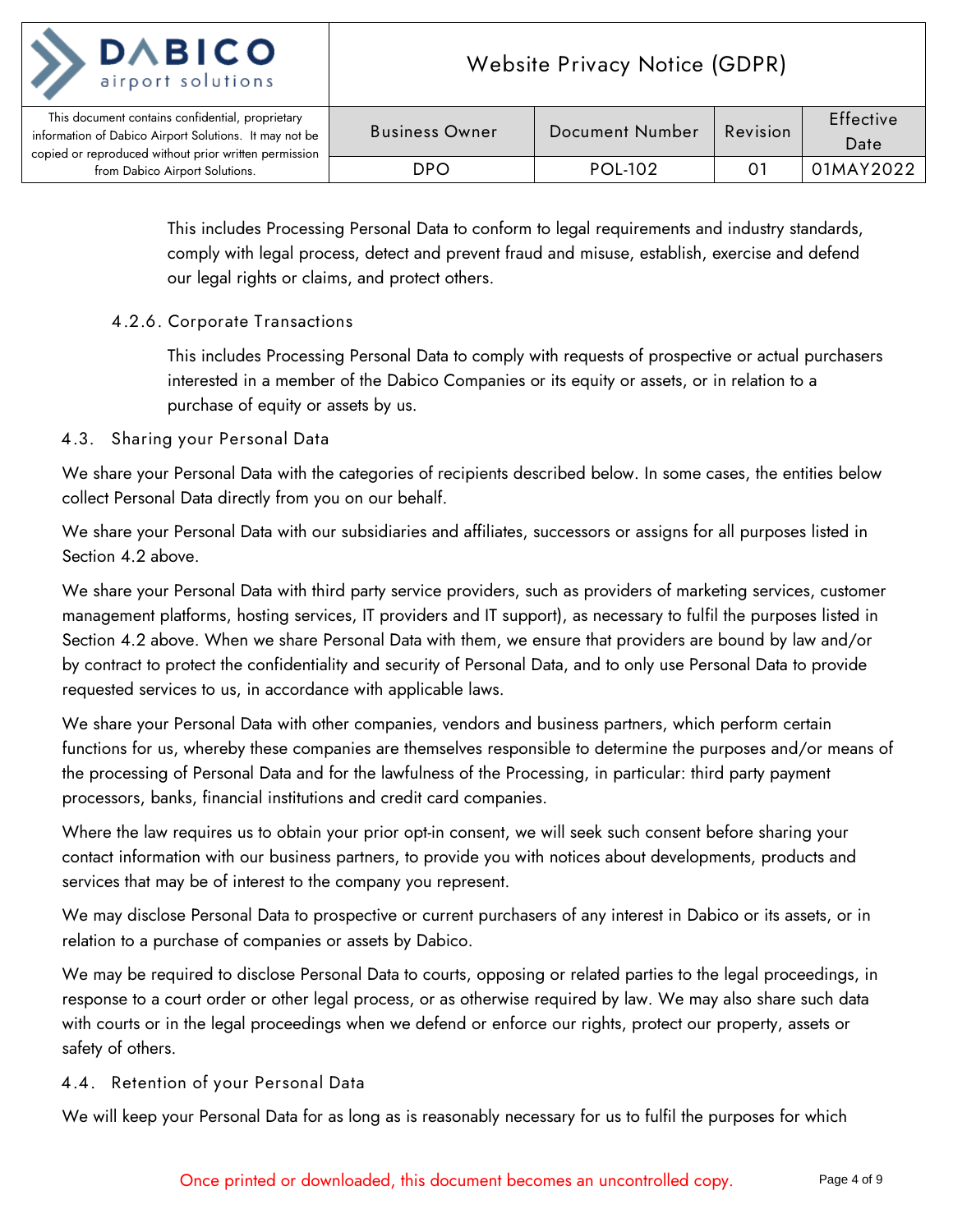| <b>DABICO</b><br>airport solutions                                                                                                                                  | Website Privacy Notice (GDPR) |                 |          |                   |
|---------------------------------------------------------------------------------------------------------------------------------------------------------------------|-------------------------------|-----------------|----------|-------------------|
| This document contains confidential, proprietary<br>information of Dabico Airport Solutions. It may not be<br>copied or reproduced without prior written permission | <b>Business Owner</b>         | Document Number | Revision | Effective<br>Date |
| from Dabico Airport Solutions.                                                                                                                                      | DPO                           | <b>POL-102</b>  | 0.       | 01MAY2022         |

Personal Data is collected as stated herein and otherwise in compliance with applicable laws. We retain Personal Data in accordance with our internal retention guidelines, which are based on criteria that include legally mandated retention periods, operational directives or needs, and pending or potential litigation. Please contact us for further details on applicable retention periods.

<span id="page-4-0"></span>**4.5. Information for Individuals Residing in the EEA, the UK, Switzerland or where GDPR is Applicable**

We will keep your Personal Data for as long as is reasonably necessary for us to fulfil the purposes for which Personal Data is collected as stated herein and otherwise in compliance with applicable laws. We retain Personal Data in accordance with our internal retention guidelines, which are based on criteria that include legally mandated retention periods, operational directives or needs, and pending or potential litigation. Please contact us for further details on applicable retention periods.

## <span id="page-4-1"></span>**4.5.1. Legal Bases for Processing**

Depending on the purpose of each processing described in Section 4.2 above, the Processing of your Personal Data is justified on one of the legal bases indicated below:

- your consent (which we will seek separately, if required), such as to send you direct marketing communications, unless an exception to consent applies under applicable EEA, UK or Swiss laws, and to share your Personal Data with third parties for the same purpose (e.g. the purpose in point 4.2.3 above);
- the necessity for fulfilling a contract with you, or for taking steps, at your request, to enter into such a contract;
- the necessity for compliance with a legal or statutory obligation to which we are subject (e.g. for the relevant purposes listed in points 4.2.5 above); or
- our legitimate interests (such as e.g. those outlined in points 4.2.2 or 4.2.4 above).

#### <span id="page-4-2"></span>**4.5.2. Your EEA, UK or Swiss Privacy Rights**

You may exercise the following privacy rights regarding your Personal Data, if you reside in the EEA, the UK or Switzerland, or where the GDPR, or other applicable EEA, UK or Swiss data protection laws so provide, whereby these rights are subject to the conditions laid down therein.

- Access You have the right to obtain from us confirmation if your Personal Data is being Processed, certain information in this regard and a copy of the Personal Data undergoing said Processing.
- Rectification You have the right to request that inaccurate Personal Data be corrected and to have incomplete data completed.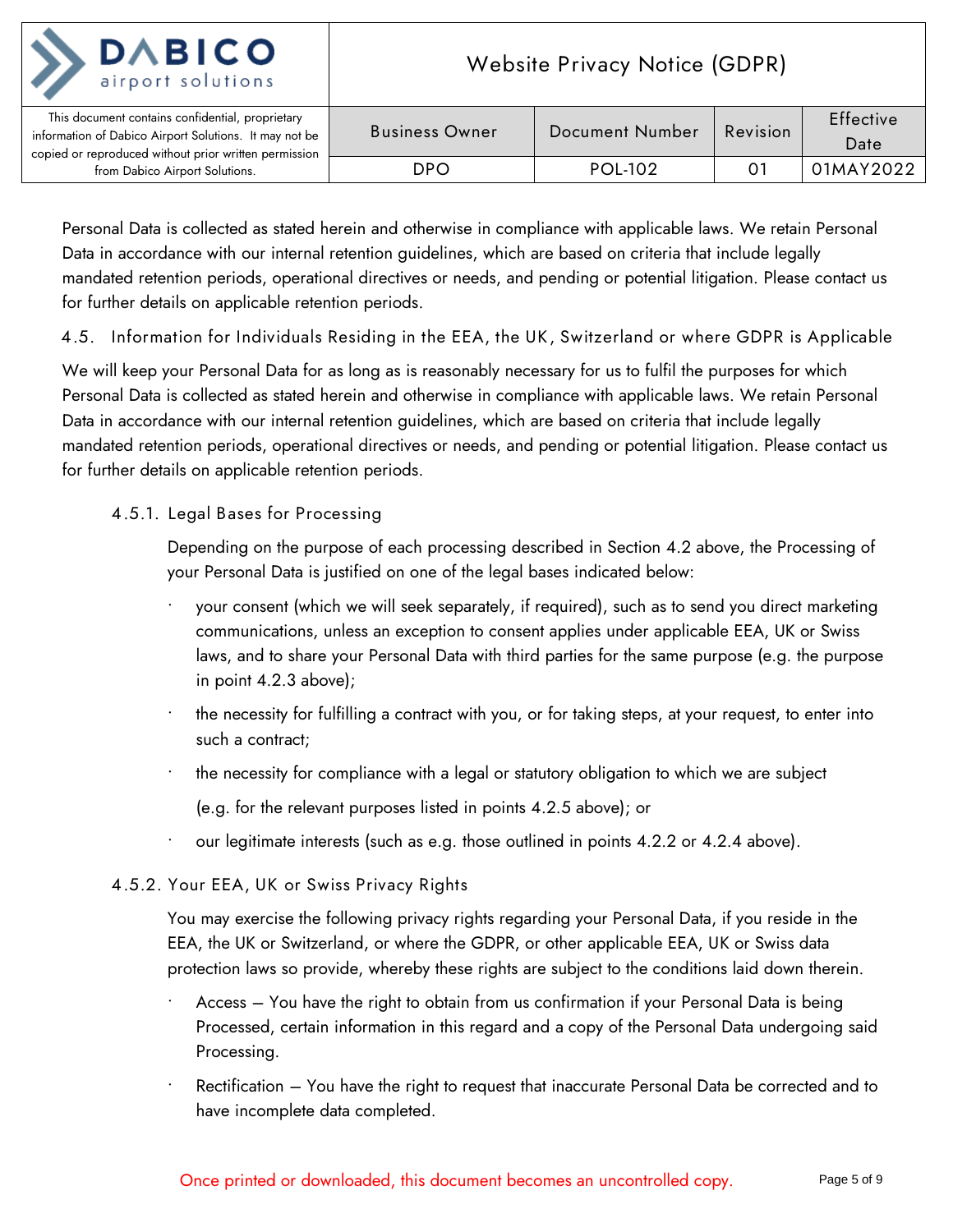| <b>DABICO</b>                                                                                                                                                       | <b>Website Privacy Notice (GDPR)</b> |                 |            |                          |
|---------------------------------------------------------------------------------------------------------------------------------------------------------------------|--------------------------------------|-----------------|------------|--------------------------|
| This document contains confidential, proprietary<br>information of Dabico Airport Solutions. It may not be<br>copied or reproduced without prior written permission | <b>Business Owner</b>                | Document Number | Revision   | <b>Effective</b><br>Date |
| from Dabico Airport Solutions.                                                                                                                                      | DPO.                                 | <b>POL-102</b>  | $O^{\tau}$ | 01MAY2022                |

- Objection You have the right, when we Process your Personal Data based on our or a third party's legitimate interests, to object to the Processing of your Personal Data for compelling and legitimate reasons relating to your particular situation, except in cases where legal provisions expressly provide for that Processing. In addition, you have the right to object at any time where your Personal Data is Processed for direct marketing purposes. (Please note that even if you object to the use of your Personal Data for direct marketing purposes, we will still send your company transactional messages in relation to services that you have purchased from us on behalf of the company. These include responses to your questions and information about products and services you have purchased from us on behalf of the company.)
- Portability You have the right to receive a copy of the Personal Data that you have provided to us in a structured, commonly used and machine-readable format, and you have the right to transmit them to other data controllers. This right only exists if the Processing is based on your consent, or a contract and the Processing is carried out by automated means.
- Restriction You may request that we restrict Processing of your Personal Data if (i) you contest the accuracy of it  $-$  for a period we need to verify your request; (ii) the Processing is unlawful and you oppose the erasure of it and request restriction instead; (iii) we no longer need it, but you tell us you need it to establish, exercise or defend a legal claim; or (iv) you object to Processing based on public or legitimate interest – for a period we need to verify your request.
- Erasure You may request that we erase your Personal Data if it is no longer necessary for the purposes for which we have collected it, if you have withdrawn your consent and no other legal ground for the Processing exists; if the Processing is unlawful, or if erasure is required to comply with a legal obligation.
- Right to lodge a complaint You also have the right to lodge a complaint with a Supervisory Authority, in particular in the country of your residence in the EEA, the UK or Switzerland, or the location where the issue that is the subject of the complaint occurred.
- Right to refuse or withdraw consent Please note that in case we ask for your consent to certain Processing, you are free to refuse to give consent and you can withdraw your consent at any time without any adverse negative consequences. The lawfulness of any Processing of your Personal Data that occurred prior to the withdrawal of your consent will not be affected.

If you wish to exercise any of the above rights, please see Section 4.7 below on how to contact us.

## <span id="page-5-0"></span>**4.5.3. International Transfers of Your Personal Data**

Due to the global nature of our operations, we may transfer Personal Data covered by this Privacy Policy within the Dabico companies, which are based in 'third countries', i.e., countries outside of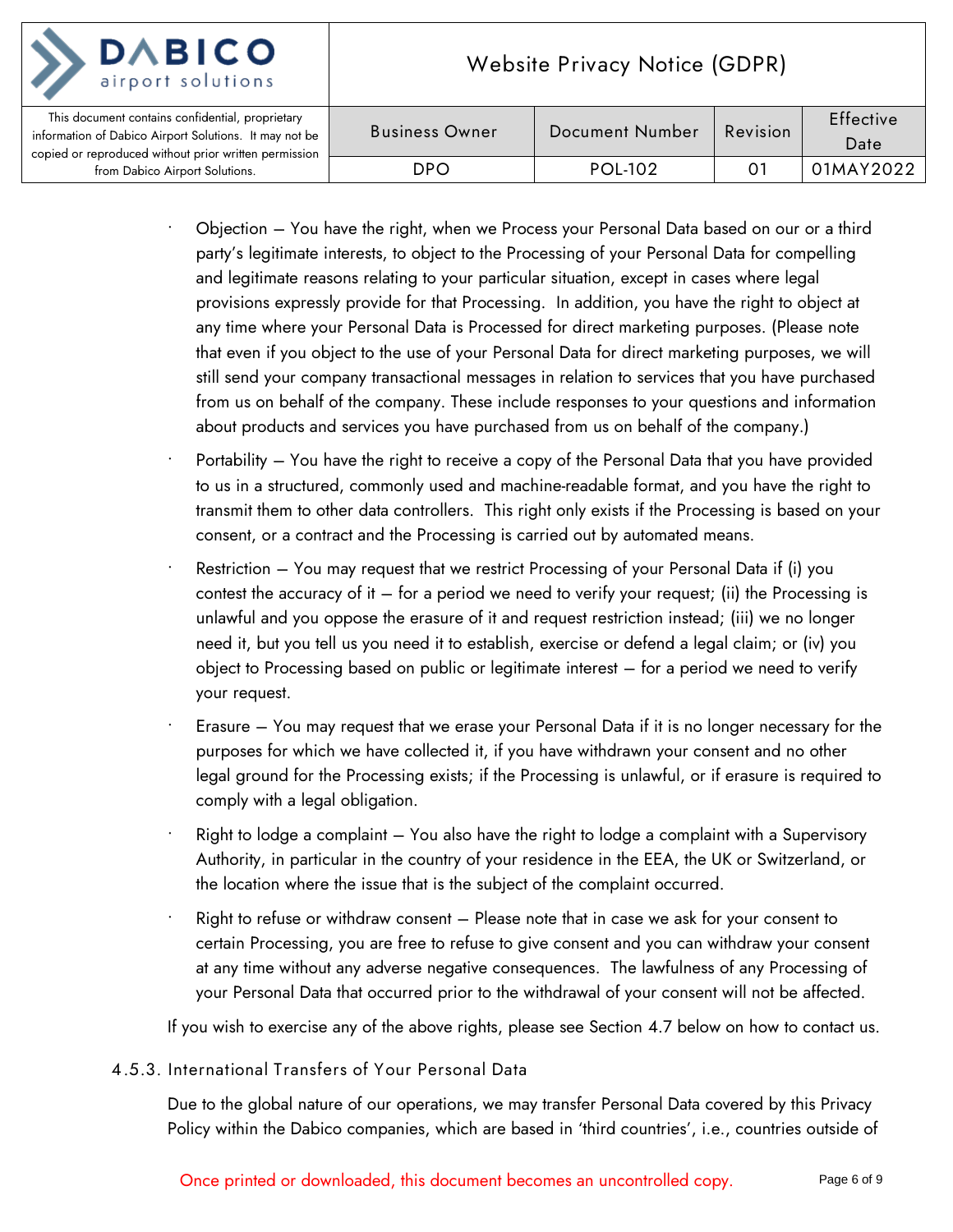

the EEA, the UK, and Switzerland, which are not deemed to offer an adequate level of data protection. In such situations, Dabico will enter into an intragroup transfer agreement to adduce appropriate safeguards, including where necessary, the Standard Contractual Clauses for data transfers adopted by the European Commission or an appropriate body in the UK, in accordance with applicable data protection laws.

Transfers of Personal Data to external third parties located in third countries outside the EEA, the UK or Switzerland that do not provide the same level of protection to your Personal Data, take place using an acceptable data transfer mechanism, such as the EU Standard

Contractual Clauses (see [here\),](https://ec.europa.eu/info/law/law-topic/data-protection/data-transfers-outside-eu/model-contracts-transfer-personal-data-third-countries_en) Binding Corporate Rules (see [here\),](https://ec.europa.eu/info/law/law-topic/data-protection/data-transfers-outside-eu/binding-corporate-rules_en) approved Codes of Conduct and Certifications or, in exceptional circumstances, on the basis of permissible statutory derogations.

If you wish to receive further information or, where available, a copy of the relevant data transfer mechanism, you may contact us, as explained in Section 4.7 below.

#### <span id="page-6-0"></span>**4.6. Links to Other Sites**

Our Site may include links to the websites of our business partners, vendors and advertisers. Such third-party websites operate according to their own terms of use and privacy policies and we have no control over such websites. More specifically, we do not endorse and are not responsible or liable for any content, advertising, products or other materials on or available from such sites.

#### <span id="page-6-1"></span>**4.7. How to Contact Us**

If you have questions or comments regarding this Privacy Policy, or you would like to exercise your privacy rights, if applicable, you can contact us at the following address: dpo@dabico.com or by notifying us in writing at our address:

Attn: DPO Dabico Airport Solutions Plot No: S10128, Jebel Ali Free Zone, Post Box: 61124, Dubai

You may also notify us in writing at the address of our representative in the EU:

Attn: DPO Dabico Airport Solutions Germany GmbH Gottlieb-Daimler-Straße 7 63128 Dietzenbach, Germany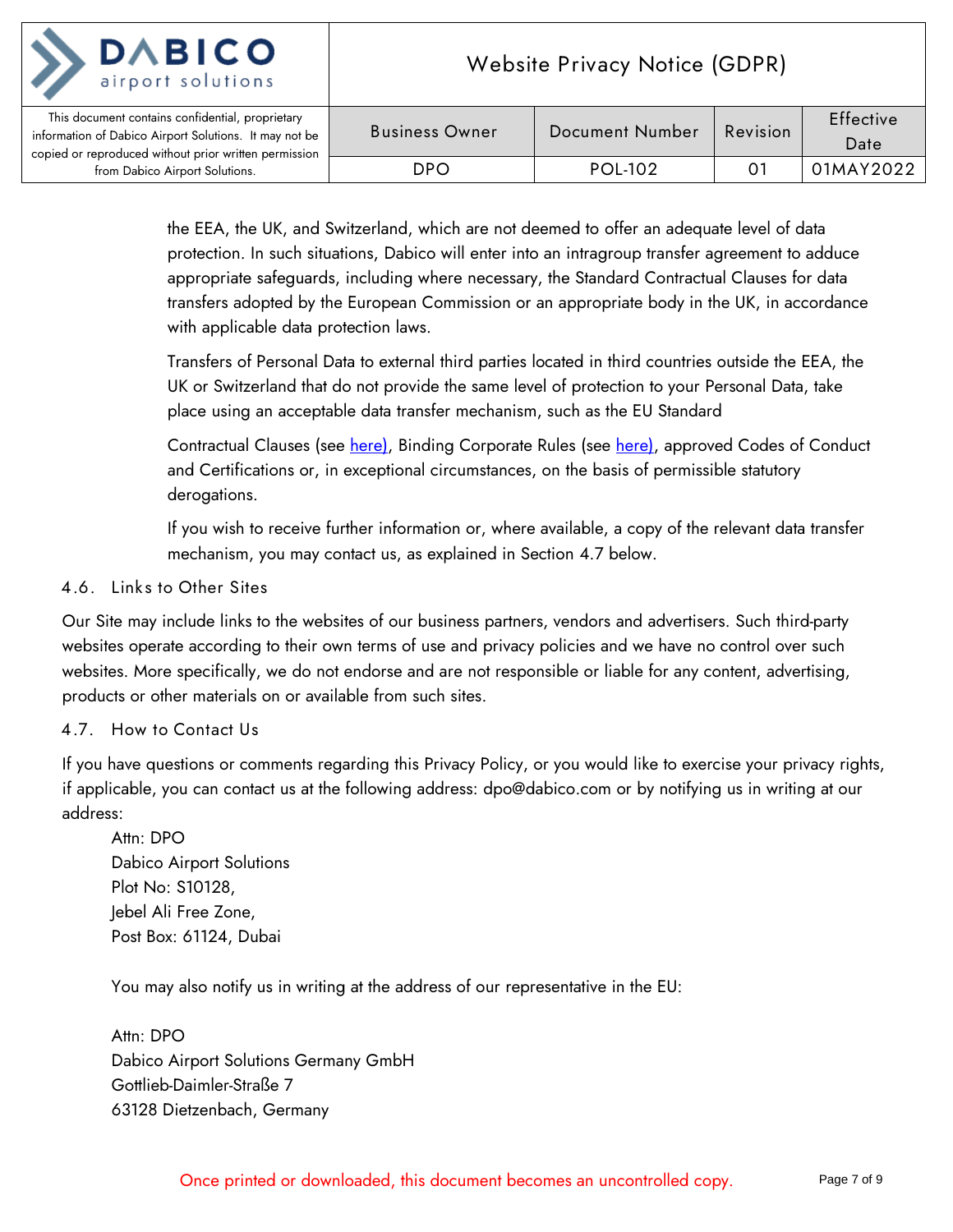

| This document contains confidential, proprietary<br>information of Dabico Airport Solutions. It may not be | <b>Business Owner</b> | Document Number | Revision | Effective |
|------------------------------------------------------------------------------------------------------------|-----------------------|-----------------|----------|-----------|
|                                                                                                            |                       |                 |          | Date      |
| copied or reproduced without prior written permission                                                      |                       |                 |          |           |
| from Dabico Airport Solutions.                                                                             | DPO                   | POL-102         |          | 01MAY2022 |

## <span id="page-7-0"></span>**4.8. Changes to this Privacy Policy**

We may change or modify this Privacy Policy at any time to reflect the kind of Processing activities that we may carry out. We will post the modified Privacy Policy on the Site. The changes will be effective as of the date indicated therein.

#### <span id="page-7-1"></span>**4.9. Glossary**

The following terms are used within this Privacy Policy and mean the following:

"**Affiliates**" means any entity, which is partially or wholly controlled by, controls or is in common control with the respective entity.

"**Controller**" means the natural or legal person, public authority, agency or any other body which alone or jointly with others determines the purposes and means of the Processing of Personal Data.

"**EU**" means the European Union.

"**EEA**" means the European Economic Area and comprises the EU Member States as well as Norway, Iceland and Liechtenstein.

"**GDPR**" means the EU General Data Protection Regulation and any legislation equivalent to the GDPR in the EEA, United Kingdom or Switzerland.

"**Personal Data**" means any information relating to an identified or identifiable natural person (i.e. "data subject"); an identifiable person is one who can be identified, directly or indirectly, in particular by reference to an identification number or to one or more factors specific to his physical, physiological, mental, economic, cultural or social identity.

"**Processing**" or "**Process**" means any operation or set of operations performed upon Personal Data, whether or not by automatic means, such as collection, recording, organization, storage, adaptation or alteration, retrieval, consultation, use, disclosure by transmission, dissemination or otherwise making available, alignment or combination, blocking, erasure or destruction.

"**Processor**" means a natural or legal person, public authority, agency or any other body which Processes Personal Data on behalf of the Controller.

"**Subsidiary**" means an entity that is partially or wholly owned by another entity.

"**Supervisory Authority**" means an EEA, UK or Swiss data protection authority.